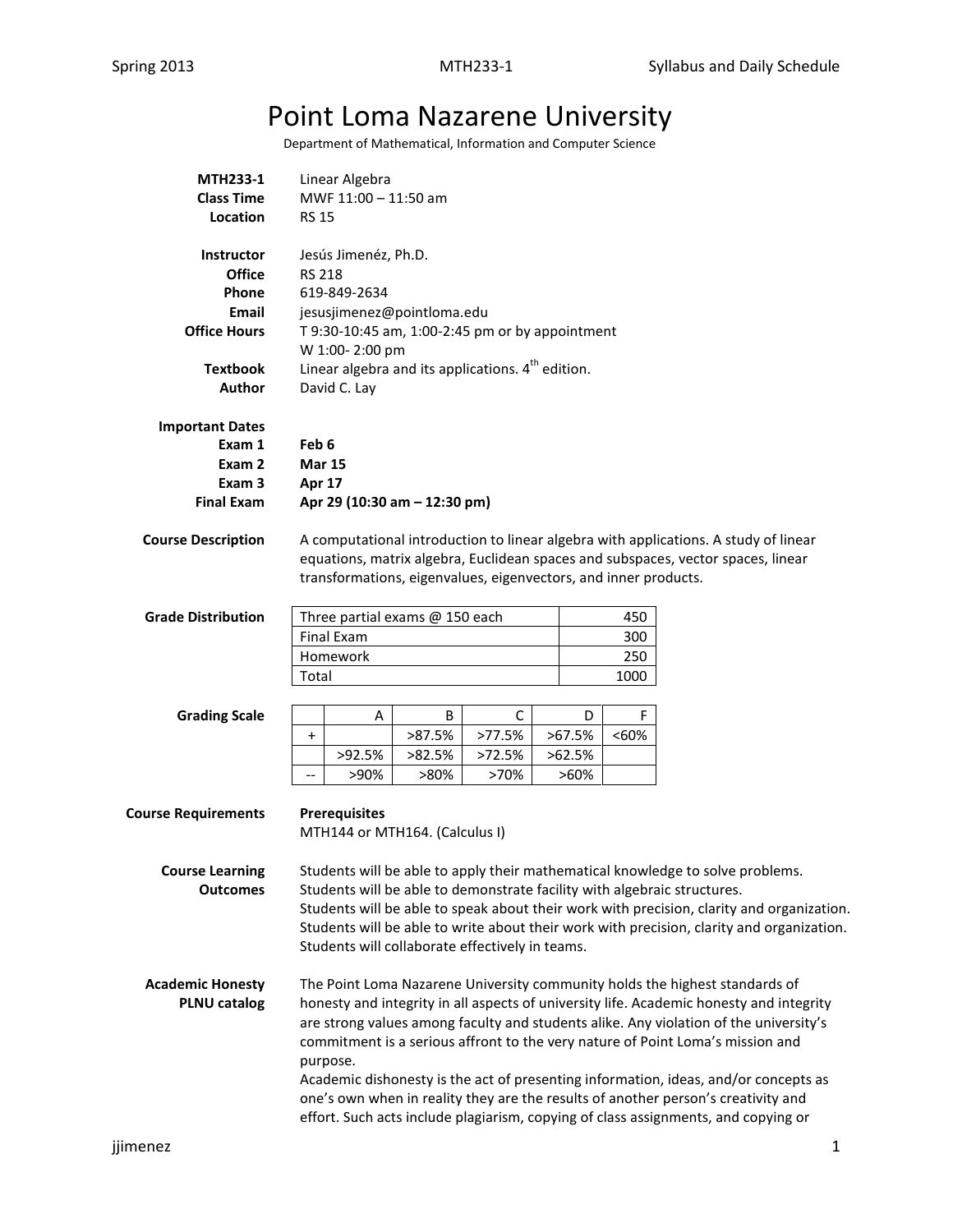|                                              | other fraudulent behavior on examinations. For more details on PLNU's policy go to:<br>http://www.pointloma.edu/experience/academics/catalogs/undergraduate-<br>catalog/point-loma-education/academic-policies<br>A student who is caught cheating on any item of work will receive a zero on that item<br>and may receive an "F" for the semester. See the PLNU Catalog for a further<br>explanation of the PLNU procedures for academic dishonesty.                                                                                                                                                                                                                                                                                                                                                                                                                                                                                                                                                                                                                          |
|----------------------------------------------|--------------------------------------------------------------------------------------------------------------------------------------------------------------------------------------------------------------------------------------------------------------------------------------------------------------------------------------------------------------------------------------------------------------------------------------------------------------------------------------------------------------------------------------------------------------------------------------------------------------------------------------------------------------------------------------------------------------------------------------------------------------------------------------------------------------------------------------------------------------------------------------------------------------------------------------------------------------------------------------------------------------------------------------------------------------------------------|
| <b>Attendance</b><br><b>PLNU catalog</b>     | Attendance is expected at each class session. In the event of an absence you are<br>responsible for the material covered in class and the assignments given that day.                                                                                                                                                                                                                                                                                                                                                                                                                                                                                                                                                                                                                                                                                                                                                                                                                                                                                                          |
|                                              | Regular and punctual attendance at all classes in which a student is registered is<br>considered essential to optimum academic achievement. Therefore, regular<br>attendance and participation in each course are minimal requirements to be met.<br>There are no allowed or excused absences except when absences are necessitated by<br>certain university-sponsored activities and are approved in writing by the Provost.<br>Whenever the number of accumulated absences in a class, for any cause, exceeds ten<br>percent of the total number of class meetings, the faculty member has the option of<br>filing a written report to the Vice Provost for Academic Administration which may<br>result in de-enrollment, pending any resolution of the excessive absences between<br>the faculty member and the studentIf the date of de-enrollment is past the last<br>date to withdraw from a class, the student will be assigned a grade of W or WF (no<br>grade). There are no refunds for courses where a de-enrollment was processed." (see<br>catalog for full text) |
| <b>Class Enrollment</b>                      | It is the student's responsibility to maintain his/her class schedule. Should the need<br>arise to drop this course (personal emergencies, poor performance, etc.), the student<br>has the responsibility to follow through (provided the drop date meets the stated<br>calendar deadline established by the university), not the instructor. Simply ceasing to<br>attend this course or failing to follow through to arrange for a change of registration<br>(drop/add) may easily result in a grade of F on the official transcript.                                                                                                                                                                                                                                                                                                                                                                                                                                                                                                                                         |
| <b>Homework</b>                              | Homework will be assigned during the week and it will be collected the following<br>Wednesday. No late homework will be accepted. However, the two lowest scored<br>assignments will be dropped from the computation of the course grade.                                                                                                                                                                                                                                                                                                                                                                                                                                                                                                                                                                                                                                                                                                                                                                                                                                      |
| <b>Final Exam</b><br><b>Date and Time</b>    | The Final Exam is a COMPREHENSIVE examination.<br>The final exam date and time is set by the university at the beginning of the semester<br>and may not be changed by the instructor. Only in the case that a student is required<br>to take three exams during the same day of finals week is an instructor authorized to<br>change the exam date and time for that particular student.                                                                                                                                                                                                                                                                                                                                                                                                                                                                                                                                                                                                                                                                                       |
| <b>Resources</b>                             | Library                                                                                                                                                                                                                                                                                                                                                                                                                                                                                                                                                                                                                                                                                                                                                                                                                                                                                                                                                                                                                                                                        |
| <b>Tutorial Center</b>                       | The tutorial center (located in the Bond Academic Center) may have tutors that can<br>help you clarify questions you may have regarding material covered in class or about<br>the homework.                                                                                                                                                                                                                                                                                                                                                                                                                                                                                                                                                                                                                                                                                                                                                                                                                                                                                    |
| <b>Mathematics</b><br><b>Learning Center</b> | The Mathematics Learning Center (located on the second floor of Rohr Science) may<br>have tutors that can help you clarify questions you may have regarding material<br>covered in class or about the homework. Check with department assistant for the<br>schedule.                                                                                                                                                                                                                                                                                                                                                                                                                                                                                                                                                                                                                                                                                                                                                                                                           |